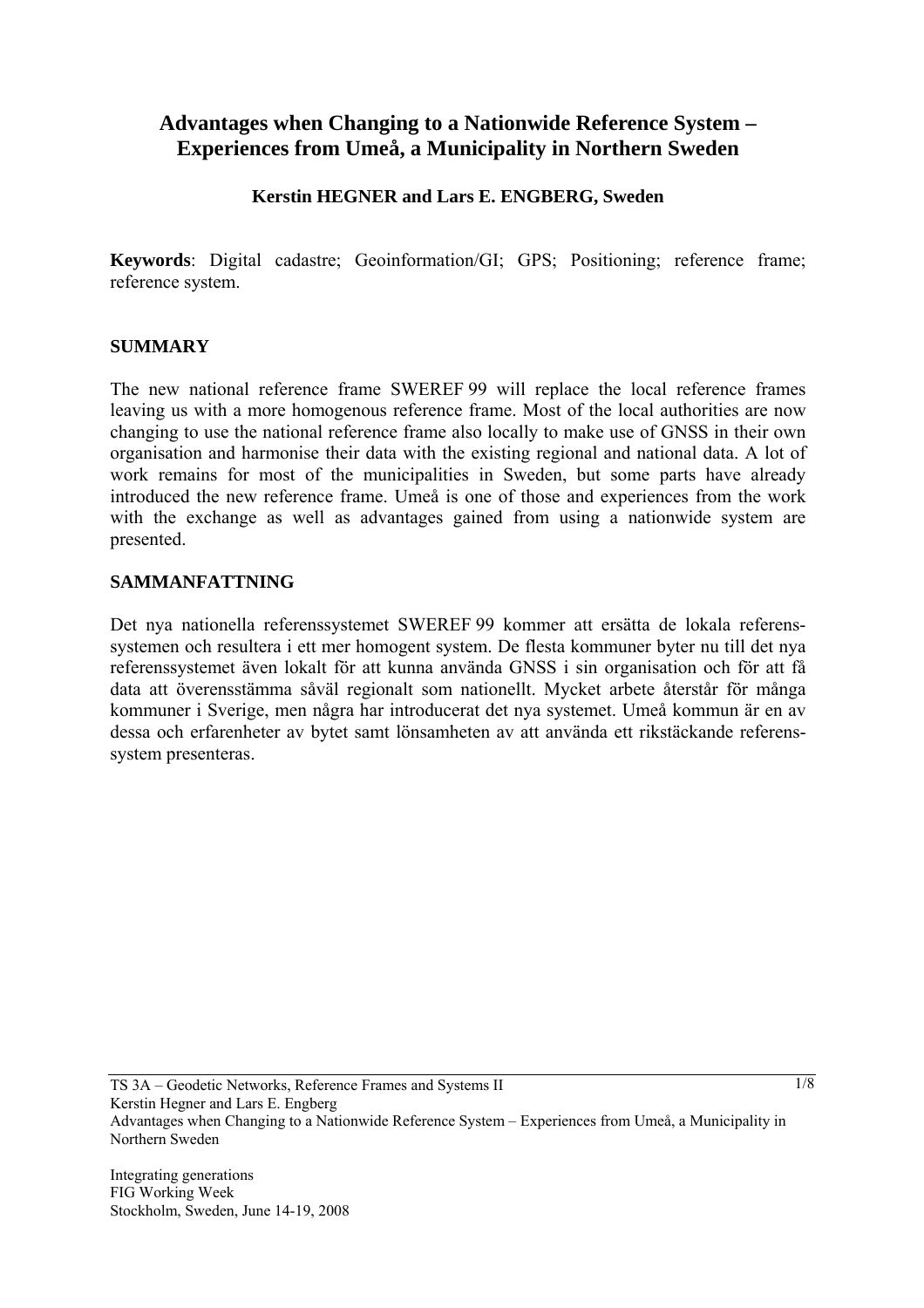# **Advantages when Changing to a Nationwide Reference System – Experiences from Umeå, a Municipality in Northern Sweden**

# **Kerstin HEGNER and Lars E. ENGBERG, Sweden**

# **1 BACKGROUND**

Sweden consists of some 300 municipalities, all of them more or less using their own unique co-ordinate system. Most of them are now changing to use the national reference frame, SWEREF 99, also locally to make use of GNSS in their own organisation as well as harmonising their data with the existing regional and national data. Today, almost one fifths of the municipalities have implemented SWEREF 99 and this paper will present experiences from one of them, Umeå.

### **1.1 The new National Reference Frames in Sweden**

Sweden introduced the three-dimensional reference frame SWEREF 99 in May 2001. It is based on the permanent GPS stations that exist in Sweden, Norway, Finland and Denmark. The solution was adopted by the IAG sub-commission of Europe (EUREF) as an ETRS 89 solution in 2000 and it is based on ITRF 97 epoch 1999.5.

SWEREF 99 will be the new national reference frame and hopefully it also will replace the local reference systems leaving us with more homogenous situation on local levels. For historical reasons there exist several hundreds of more or less local reference systems based on various backgrounds.

Changing national and local reference frames affects all co-ordinate users from lowaccuracy GIS-applications to high-accuracy scientific investigations. Most of the applications need "plane co-ordinates" and for that reason also a map projection. Decisions concerning map projections connected to this new system were taken in 2003, one national, SWEREF 99 TM, and a system of zones SWEREF 99 dd mm, for large scale mapping (Engberg & Lilje, 2002). In the beginning of 2007 Lantmäteriet changed to the new system in all data bases.

Lantmäteriet recommends the local authorities to tie their local networks to the nationally or, preferably, change to use the national reference frame and supports all municipalities with e.g. transformation parameters and correction models (Kempe et al, 2006).

The work with the introduction of the new height system, RH 2000, among municipalities, is also in progress. Many municipalities have started, in co-operation with Lantmäteriet, the process of recalculation and analyse of their local networks, with the aim of replacing the local height systems with RH 2000 (Svensson at al, 2006).

TS 3A – Geodetic Networks, Reference Frames and Systems II Kerstin Hegner and Lars E. Engberg Advantages when Changing to a Nationwide Reference System – Experiences from Umeå, a Municipality in Northern Sweden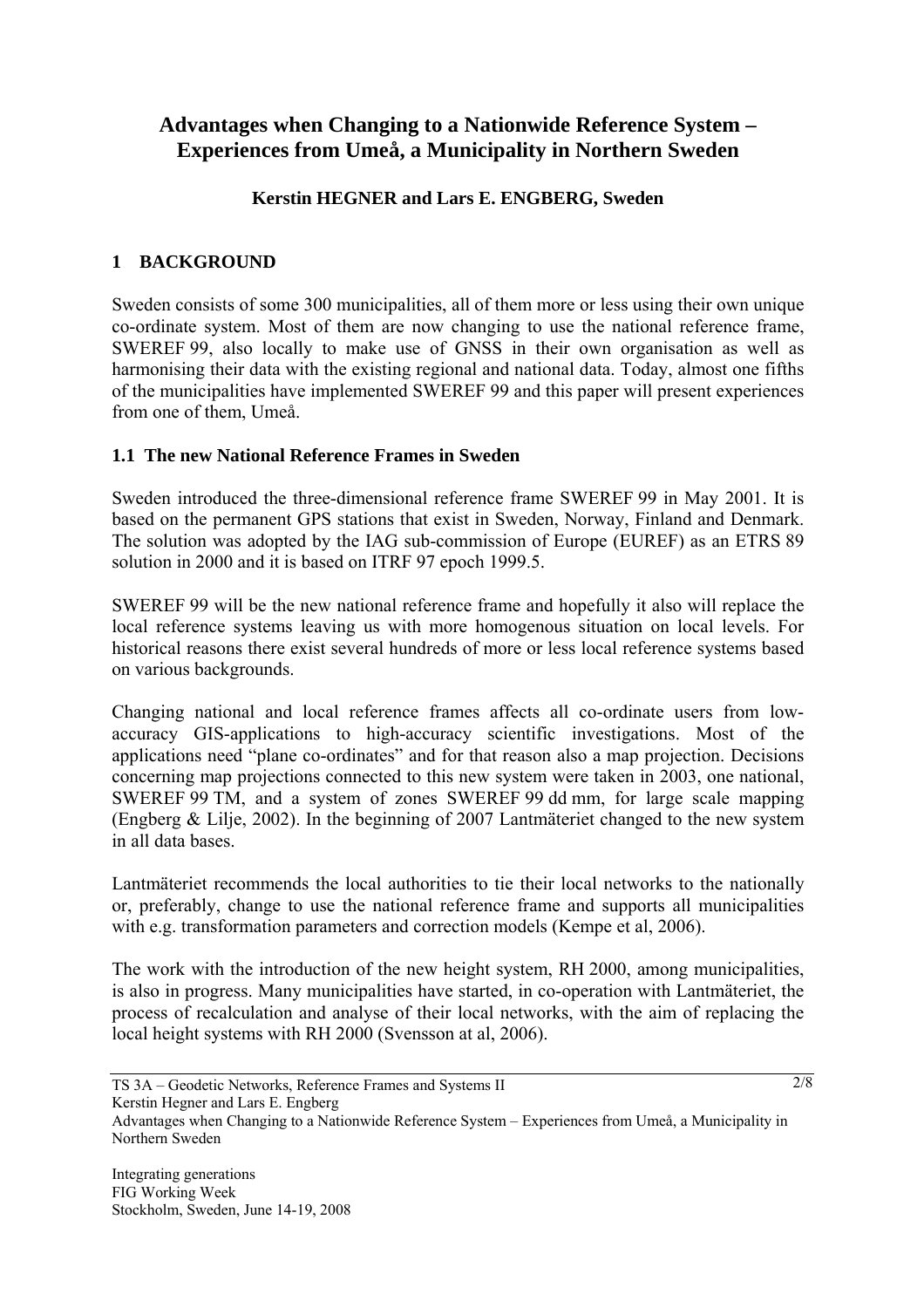Lantmäteriet cannot force the local authorities to act, but we can support them with recommendations. In parallel, many local authorities are also looking over the situation with their horizontal co-ordinate systems. We clearly see a trend that most local authorities will change to SWEREF 99 and RH 2000, or at least make sure that they have good transformations between the different systems.

# **1.2 The Municipality of Umeå**

Sweden is divided into three parts and the northernmost is called Norrland. The largest city of Norrland is Umeå and it is located 663 km north from Stockholm. The area of the municipality Umeå is 5 253 km2 and the number of inhabitants are 111 000. In this paper the name Umeå refers to the municipality and not to the city.

Umeå has used a local reference system for plane coordinates for many years. Some smaller villages in the municipality had their own local systems as well. In total, we have used about 10 different horizontal coordinate systems. Throughout the years there has been efforts making the network more stable to improve the quality in the local reference system.

The heights in Umeå have also been presented in a local system. Networks were built in different stages, mainly between 1963 and 1997. Each net separately adjusted to the national height system RH 00. Therefore tensions arose in the joints between the parts which caused inconveniences. With supplementary measurements the network in the population centre became more homogenous. By introducing the new national height system RH 2000 we have a chance of making the entire network straighten and locate any deformations.

### **2 THE CHANGE OF REFERENCE SYSTEM**



TS 3A – Geodetic Networks, Reference Frames and Systems II

Kerstin Hegner and Lars E. Engberg

Advantages when Changing to a Nationwide Reference System – Experiences from Umeå, a Municipality in Northern Sweden

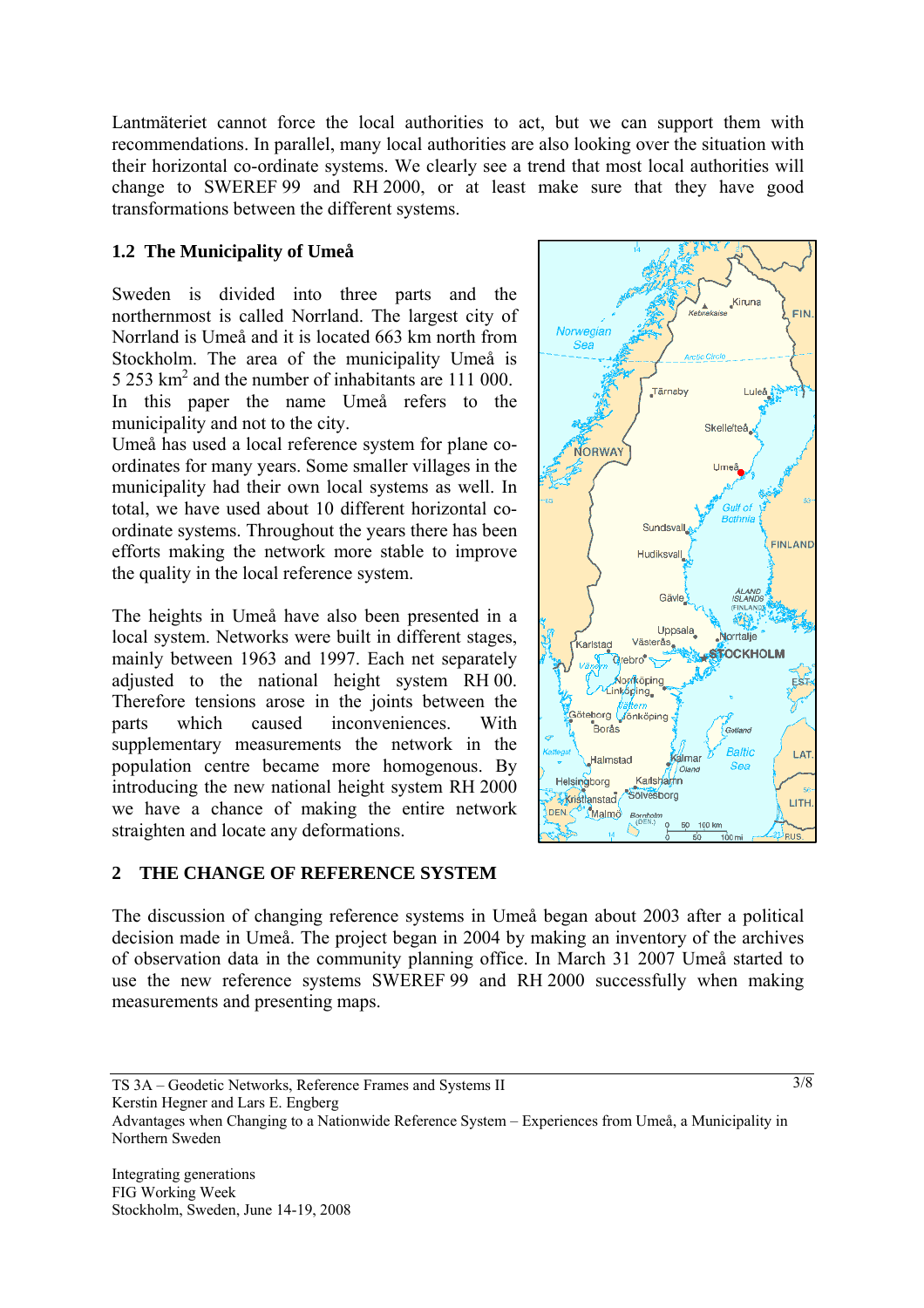#### **2.1 The Change of Plane System to SWEREF 99 20 15**

The work started with an analysis of the control network. Known defects and uncertainties were reviewed. To get common points in both systems we used old reliable often used points. To get co-ordinates in SWEREF 99 at all common points we used GPS technology. The method of static measurement was preferred to RTKmeasurement. The static method results in higher precision and is more suitable for surroundings partly blocking the view for the satellites.

For plane co-ordinates we use the projection zone SWEREF 99 20 15 in Umeå to get small distortions as working in large scale applications.

After the first round of measurements analysis



was made by Lantmäteriet and transformations were made with direct projection (Engberg & Lilje, 2006) combined with a correction model (Kempe et al, 2006) as well as with only an ordinary two-dimensional similarity (Helmert) transformation. The residuals in the second cases were not that high, RMS 2.8 cm. After these tests we decided not to use a correction model because the individual residuals at the common points could not with certainties represent the tensions in the existing control network.

Helmert transformation could be used because of the fact that the central meridian in SWEREF 99 20 15 practically coincides with the old central meridian (99 20° 18′ 29.8″). The choice of Helmert transformation instead of direct projection also made it easier for CAD/GIS software to transform data.

In the final determination of the transformation formula more than 200 control points were used. When the formula was tested with 350 control points the residuals were randomly directed and there were no signs of systematic errors. The results of the tests showed that reliable marks such as control network points were very good but more uncertain marks like boundary points were not that good. The boundary marks were often slightly moved or they could possibly been placed with bad precision. After the analysis we consider the results acceptable.

### **2.2 The Change of Height System to RH 2000**

The cooperation with Lantmäteriet was of great importance to succeed with the introduction of a new reference system for height as well as for the plane system. The work initiated with digitizing old levelling observations. Some complementing measurements with sections of

Advantages when Changing to a Nationwide Reference System – Experiences from Umeå, a Municipality in Northern Sweden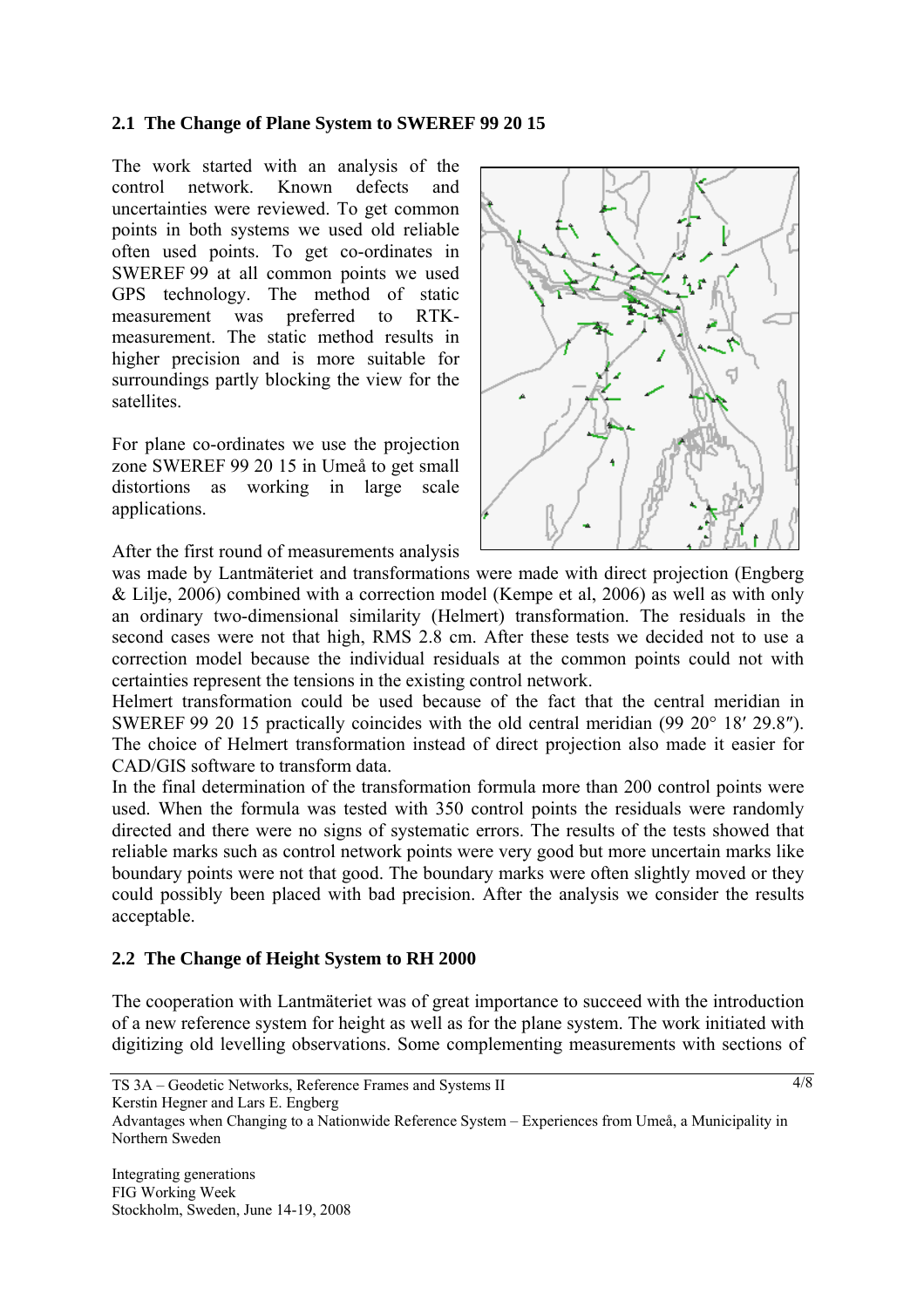levelling to connect smaller height networks had to be done. Separated points also needed to be connected. Some results were not satisfying because of moved benchmarks between different measurement epochs. Extensive works of levelling were made and weaknesses in the network were eliminated.

In the adjustment of the central network 48 points in the national network were used as known points and 906 new points determined. The standard error of unit weights was  $2.7$  mm/ $\sqrt{k}$ m.

The average difference between the old height system RH 00 and the new national system RH 2000 is about one meter and that is the same amount as the land uplift in this area during the last 100 years. Due to the connection between the old networks and the new national network it is now possible to work in a homogenous and common system throughout the municipality.

#### **2.3 Implementation in the Data Bases**

In the remaining phase of the entire project, the work consisted in informing all the users of co-ordinates in Umeå for example;

- Other municipality administrations
- Authorities
- Companies and consulting firms

There were several information meetings throughout the year before the exchange and press releases in connection with the actual change. There was also a lot of work in transforming all databases to the new reference systems and to modify all software.

### **3 ADVANTAGES**

.

### **3.1 Use of Modern Technology**

The control network and all details are now positioned in a more homogeneous and accurate reference frame. Now, it is much simpler to use GPS without any transformations at all and with network-RTK the work will be more efficient.

We can also use network-RTK for height determination in some applications because of the direct use of the national geoid model SWEN05 RH2000 will give us height accuracy around 3 cm (mean error) in the national height system RH 2000. The circumstances mentioned above leads to lower costs

### **3.2 Better Accuracy without Transformation**

Traditionally, when we used GPS we had to make transformations with empirical parameters which gave us low accuracy in the end. Now, with the new system implemented we do not need to make any transformation at all, just the projection to get plane coordinates or the geiod model to change from ellipsoid heights to geoidal heights.

Advantages when Changing to a Nationwide Reference System – Experiences from Umeå, a Municipality in Northern Sweden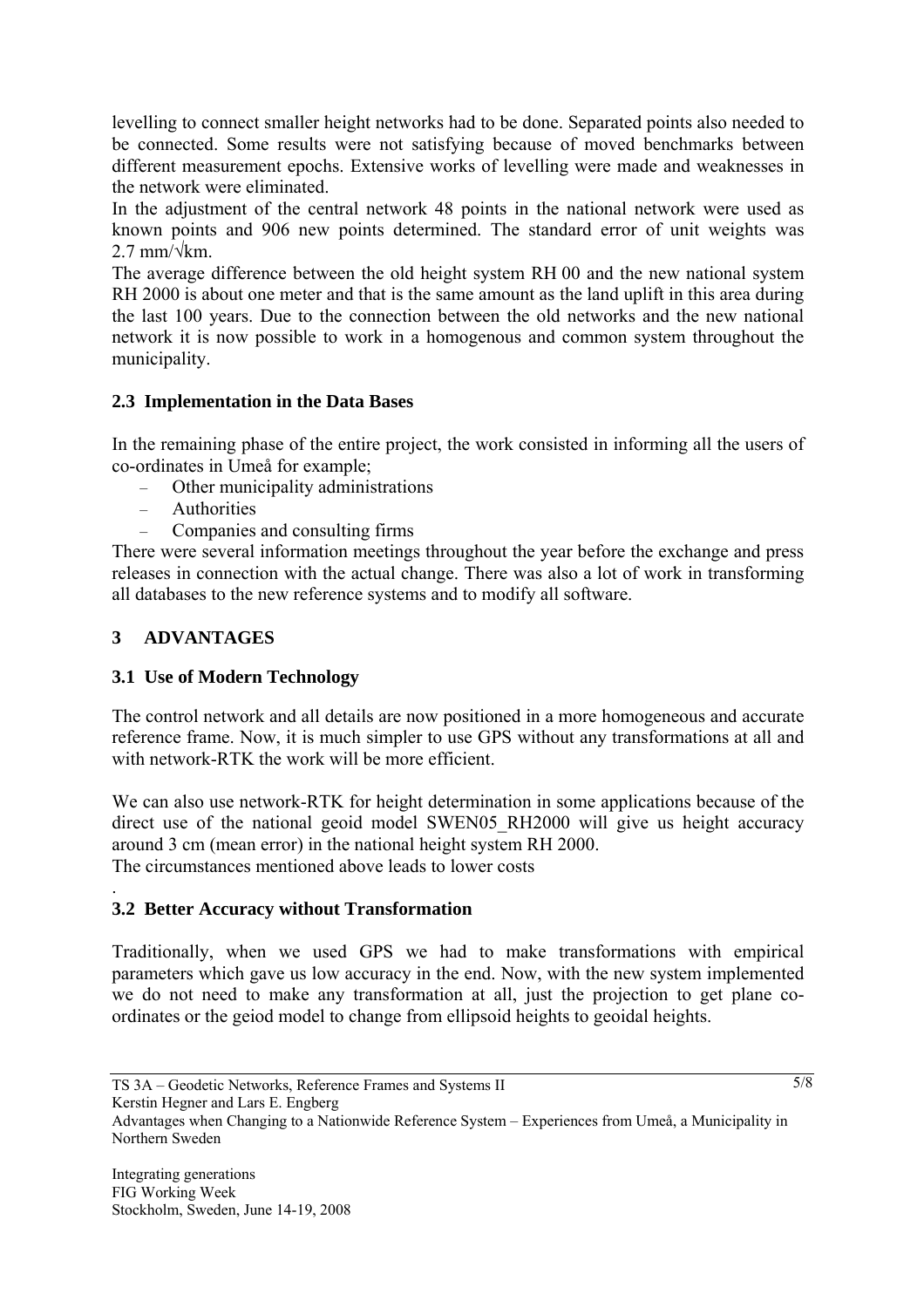The working routine is now more efficient. We no longer need different transformation formulas and there is no risk of confusion.

### **3.3 Uncomplicated Exchange of Geographical Data**

Umeå exchange geographical data with a number of different authorities and consultants in the society. Having the same reference system as the rest of the country makes that exchange uncomplicated. The system will be seamless over the municipal border. In the future there will be more data exchange even on the European level e.g. INSPIRE and the introduction of those new systems will of cause facilitate that exchange.

### **4 EXPERIENCES**

When carrying out a project like this it is good to have an agreed and written time plan. It is difficult to estimate the time consumption, but try to approximate the work that needs to be done.

The horizontal network as well as the height network can always be better when you make new measurements and adjustments. Decide what distortion is acceptable for your application otherwise you will never get through with this project.

If the entire network has tensions in different directions you might need a correction model. But if the tension points in one direction you can use a more simple transformation. Umeå used the Helmert transformation and that made it easier to transform the geographical databases and it was also simpler to modify the software.

The appearance of the new co-ordinates changed entirely compared to the old system, so there was no risk of mixing them up, except from the height information. The average height values were one meter higher in the new system compared to the height values in the old system. So a mix up between the height values from the different systems of heights is very easily done. In city planning and for example when placing lines for sewer system the height information has a crucial importance. Apart from given information about the exchange of reference systems we changed the visual appearance of the height values in all maps and in the database so that the user easily can see the differences and avoid a mix up.

Any larger planning projects in progress had to pay attention to the exchange. All documents containing co-ordinates had to be transformed to the new reference system. Careful consideration will be given to specified user needs and requirements. In a transitional period we will offer assistance with that kind of work.

# **5 CONCLUDING REMARKS**

A large project like this, results in a lot of work and other projects might need to be put aside. Despite the effort the exchange of reference systems required, the result was definitely worth it. There was no reason to postpone this project. Making this exchange was

Advantages when Changing to a Nationwide Reference System – Experiences from Umeå, a Municipality in Northern Sweden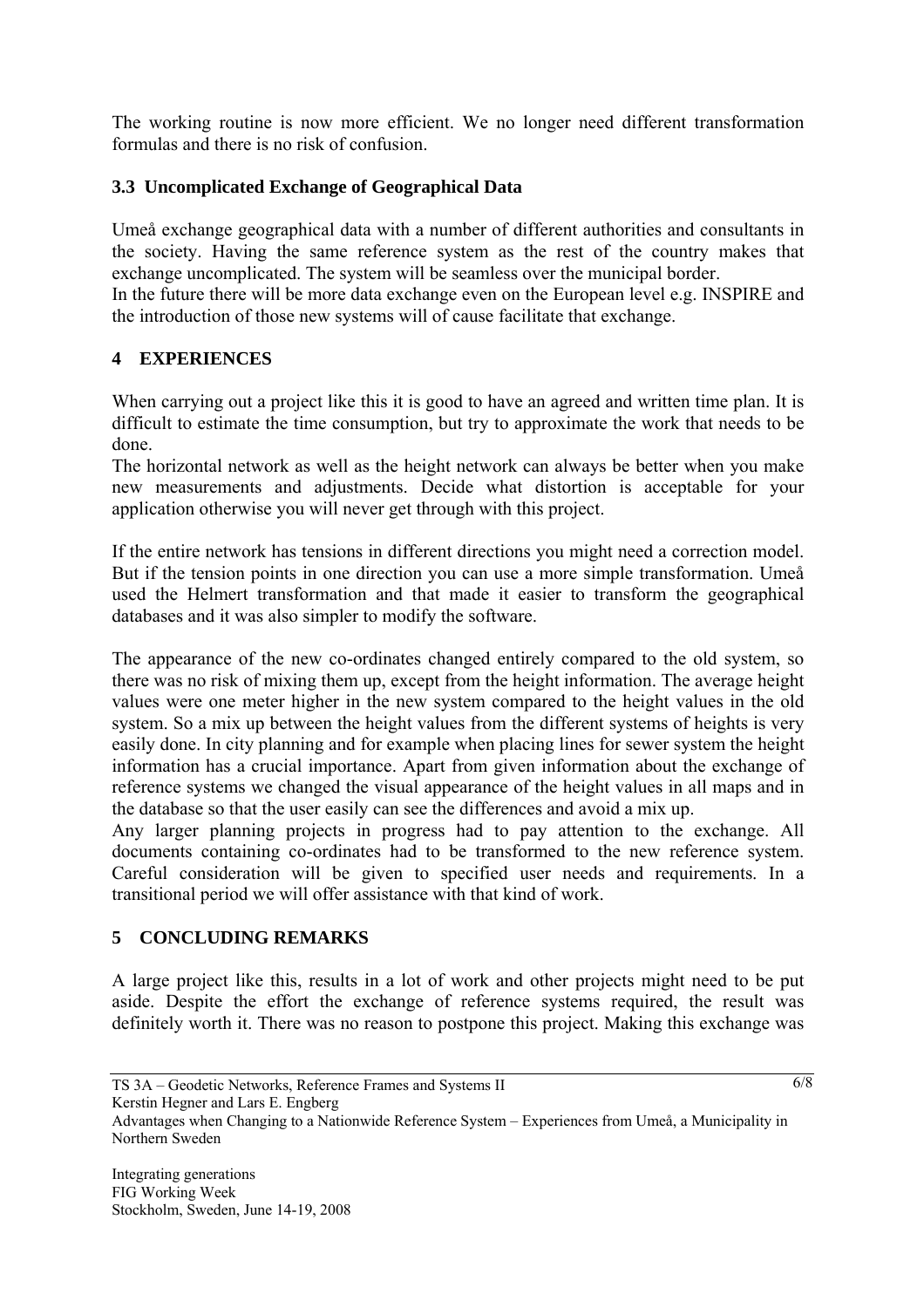inevitably with the technical development, for example making the use of GPS more efficient.

There are also more and more suggestions that the work conducted both on national level and on local level also can be used in the neighbourhood, region or Europe. Therefore, it is important to implement a reference frame and map projection that will be applicable European corporation like INSPIRE.

It is important to have a well functioning cooperation between the municipality and the National mapping authority (NMA), since both gain profits of the work. During the project both support each other with data, information, knowledge and experience.

#### **REFERENCES**

- Andersson J. (2007) Redogörelse för koordinatsystembyte av det lokala stomnätet i plan i Umeå kommun till det nationella koordinatsystemet SWEREF 99 20 15. Umeå municipality, Community Planning Office, the Surveying department. In Swedish.
- Engberg L E, Lilje M, (2002), A New Co-ordinate System for Sweden, FIG XXII International Congress, April 19-26 2002, Washington DC, USA.
- Engberg L E, Lilje M, (2006), Direct Projection An Efficient Approach for Datum Transformation of Plane Co-ordinates, FIG XXIII International Congress, Munich, Germany, October 8-13, 2006.
- Eriksson P-O. (2006) Redogörelse för anslutning av lokala höjdnät i Umeå stad med omgivningar till det nationella höjdsystemet RH 2000. Lantmäteriet Geodesi. In Swedish.
- Kempe Ch., Alfredsson A., Engberg L. E., Lilje M. (2006) Correction Model To Rectify Distorted Co-Ordinate Systems, XXIII FIG Congress Munich, Germany, October 8- 13, 2006.
- Svensson R., Ågren J., Olsson P-A., Eriksson P-O. and Lilje M. (2006) The New Swedish Height System RH 2000 and Geoid Model SWEN 05LR, XXIII FIG Congress Munich, Germany, October 8-13, 2006.

### **BIOGRAPHICAL NOTES**

#### **Kerstin Hegner**

Mrs Hegner graduated in 2002 at the Royal Institute of Technology as a Land Surveyor with emphasis on Geodesy and Photogrammetry. In 2001 she worked for the City of Stockholm. In 2002 she worked one year in the Swedish Armed Forces for the Airforce. Since 2003 she is working for the municipality Umeå in the community planning office as geodetic facilities assisting manager.

Kerstin Hegner and Lars E. Engberg

TS 3A – Geodetic Networks, Reference Frames and Systems II

Advantages when Changing to a Nationwide Reference System – Experiences from Umeå, a Municipality in Northern Sweden